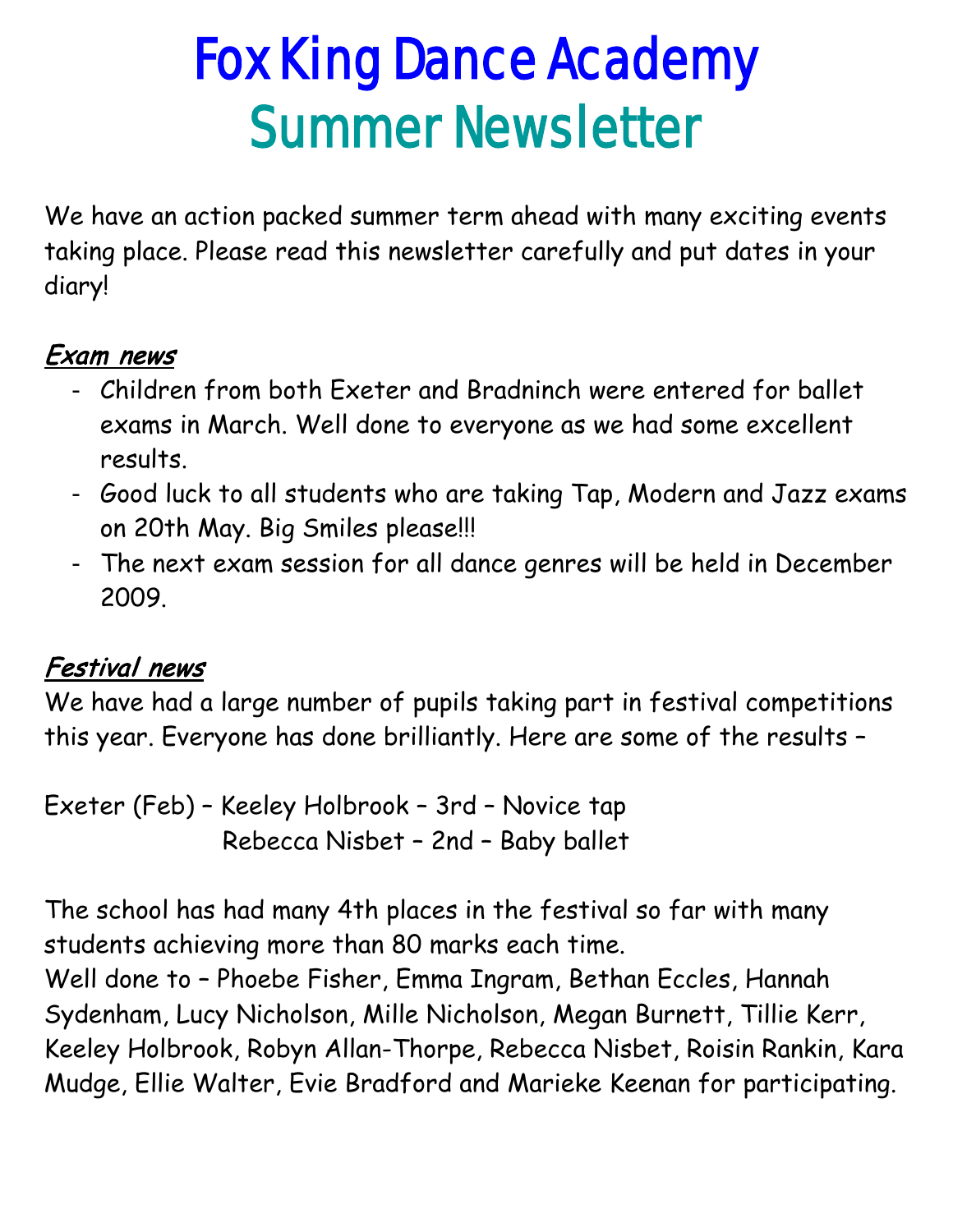#### Showcase 2009

We will be holding a school performance at the Barnfield Theatre, Exeter on Sunday 5th July. All pupils will be involved. A showcase differs from the show we did in 2008 as it gives each group a chance to show what has been worked on in class during the past year. Also the showcase is not costumed (pupils wear their class uniform).

We will start to prepare for the showcase after the Whitsun half term holiday. A newsletter with more details about the showcase will be given out in class shortly.

## Workshops

Two more musical theatre workshops have been organised for the summer term. Please ask your teacher for another copy of the application form if need be. First workshops are on the weekend of the 25th and 26th April so get your reply slips in asap!

# Summer School – 1 0th – 1 4th August.

I am hoping to organise a summer school this year.

The five day programme will work towards putting on a performance for parents at the end of the week. Activities will include singing, acting, dancing and choreography, make up, prop and scenery building as well as fun and games.

Venue – Bradninch Guildhall.

More information will be available shortly.

## High School Musical 2 - Theatre trip!

7pm performance – Thursday 10th September-Theatre Royal Plymouth.

I have managed to book greatly discounted ticket prices for this show

- £19.00 for adults (should be £22.50)
- £8.00 per child or student in full time education (should be £14.50)
- £6.00 per person return coach travel from both Bradninch and Exeter.